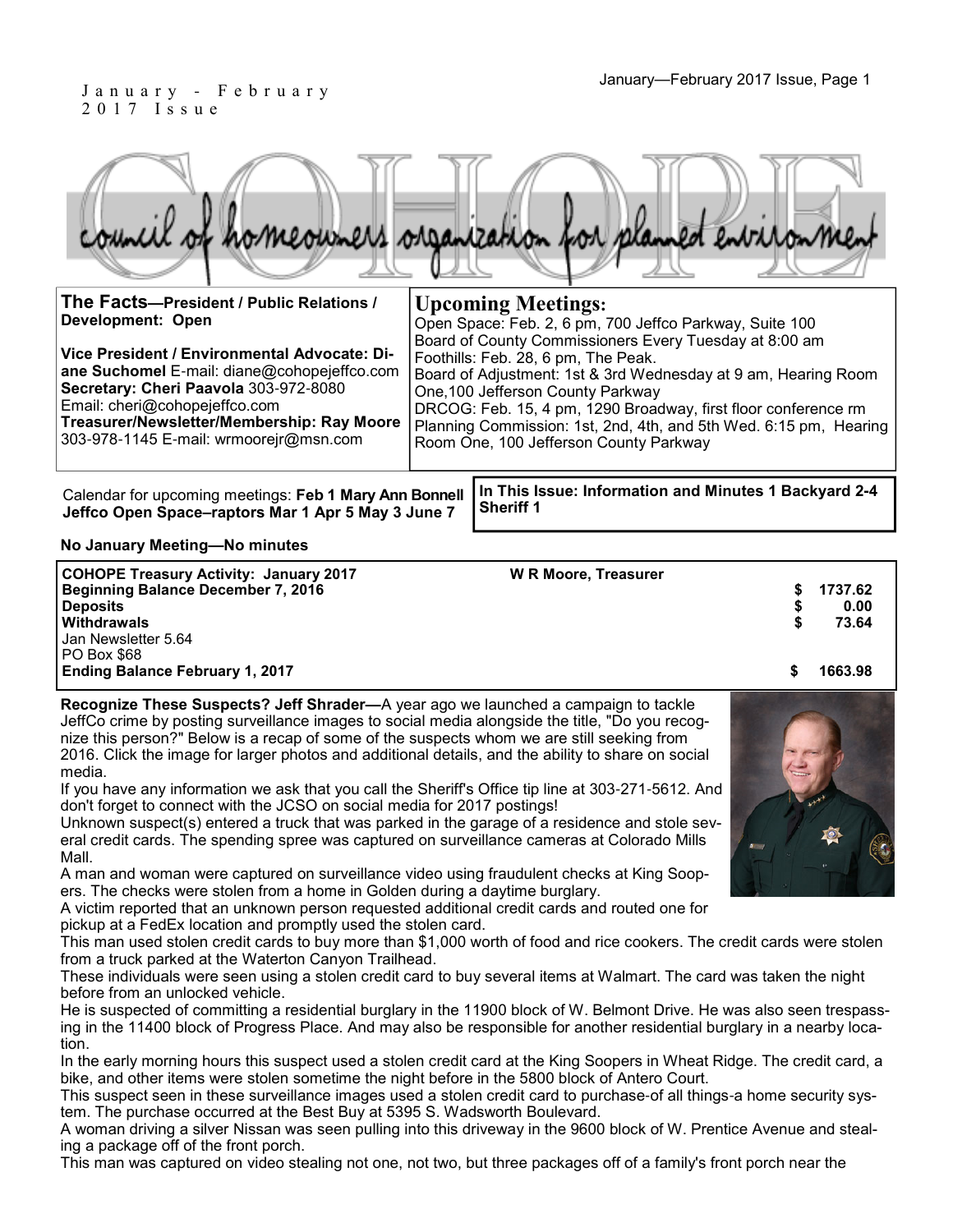# **THE BACKYARD**

# Columbine Hills News

**President's Corner** — Another year is in the books. I don't think I can remember one that has had more drama than 2016. Oh, may this one be calmer. I'm not holding my breath though. I'm sure those of you that have more years under your belt will testify that 2016 was nothing. My 65 years have gone by in a blink – I'm shocked by the old guy that stares at me from the mirror. It has been a fantastic ride hasn't it?

I must apologize about the "Hay Ride" last month. I thought all the arrangements had been made to have horses and a wagon there – but apparently there was a communication problem. We still had a good time visiting around the fire pit and eating the goodies offered. Thanks to Santa Bruce who came to brighten the evening for the little ones.

As we head into our winter months PLEASE drive sanely. I can't help but notice there are a number of people who think their pick-ups make them kings of the road. Someone came inches the other day from driving through my yard. Speaking of driving through yards – my goal this winter is to catch the nit-wit who drives across the baseball fields at the Columbine Hills Park. I tell you what I'll do, give me video evidence of the culprit and I'll pay your dues for next year. If all you can get is a description and a plate number I'd be thrilled.

Keep those walks shoveled, thank your neighbor who helps you with yours. As always... Be the kind of neighbor you wish you had.— *Randy Montgomery, CHCA president, rmontgomery@frcs.org*

# **Columbine Knolls Voice**

**What is Behind Your Fence?** If you don't back to a neighbor's yard, the property behind your fence may seem like a "vacant lot," but that is probably not the case. An area of tall grass behind your fence belongs to someone – you can find out on the web by going to the county GIS maps – either ASPIN for Jefferson County, or ArapaMap for Arapahoe County. The property might be owned by a school district, a drainage district, the county or state, a park and recreation district, or many other entities. If you are concerned about "weeds" or mowing, you should call that entity to discuss the plan and management of that property. Some may have truly dropped out of their attention, but in most cases these areas are managed as natural open space. The intent is often to have a healthy stand of native grasses and forbes (broadleaved plants) that have low water demand, provide habitat for wildlife, look pleasant (not manicured) and resist weed invasions.

In no circumstance should you hop the fence to trim or mow, spray chemical, dump yard waste or lawn clippings, or dispose of pet waste. South Suburban Parks and Recreation is one such agency and we manage hundreds of acres behind homes. In our experience it is easy to see many examples where homeowners have tried to manage these areas and have created worse issues: by mowing with residential mowers, native grasses are scalped and invasive weeds soon take hold. The homeowner then tries to manage the weeds and ends up killing most everything to bare soil. Then it becomes a dumping ground and an eyesore for the entire community. There are also hundreds of homes where homeowners have added a tree, bird feeder, or planting bed just behind their fence. These 'encroachments' on public property can end up costing a homeowner in cleanup or restoration costs, liability, or even fines for code violations. If you have questions or concerns about how the space behind you is being managed, always ask first – you may bring to mind something in need of attention, or you may save yourself time and effort!

—Skot Latona, Manager of South Platte Park "Helping our community find meaning and value in natural open space" South Suburban Parks and Recreation sspr.org/nature

#### Columbine West Civic Association Newsletter

*From* **A Moment With The Board** The January CWCA meeting will be our Annual Appreciation Night. We would love to have all of our great neighbors that stepped up and volunteered this year come and join us for fun & fellowship. We have plans for dinner and FREE giveaways. We would love to have any of our neighbors that won contests this year come and join us too. If you are making plans to volunteer in 2017, then come on by and join the fun and festivities.

Due to the early deadline for the January newsletter, Dec 8th, we were unable to report what happened at the December CWCA meeting. The February newsletter will have a recap for both the December & January meetings. Thank you all for continuing to read the newsletter, ask questions, attend meetings and give valuable feed back to the Board & Officers. May all of you enjoy the warmth of the holiday season with family and friends. Travel safely whereever you go. We look forward to seeing old friends and new faces in 2017. If you moved into Columbine West in 2016 try and drop by a community meeting, the 2nd Wednesday of each month located at Dutch Creek Elementary during the school year. Happy New Year everyone.

If you have questions or any suggestion of ideas feel free to email CWCAtalk@gmail.com. We look forward to hearing from the community. Residents are encouraged to attend any monthly meeting.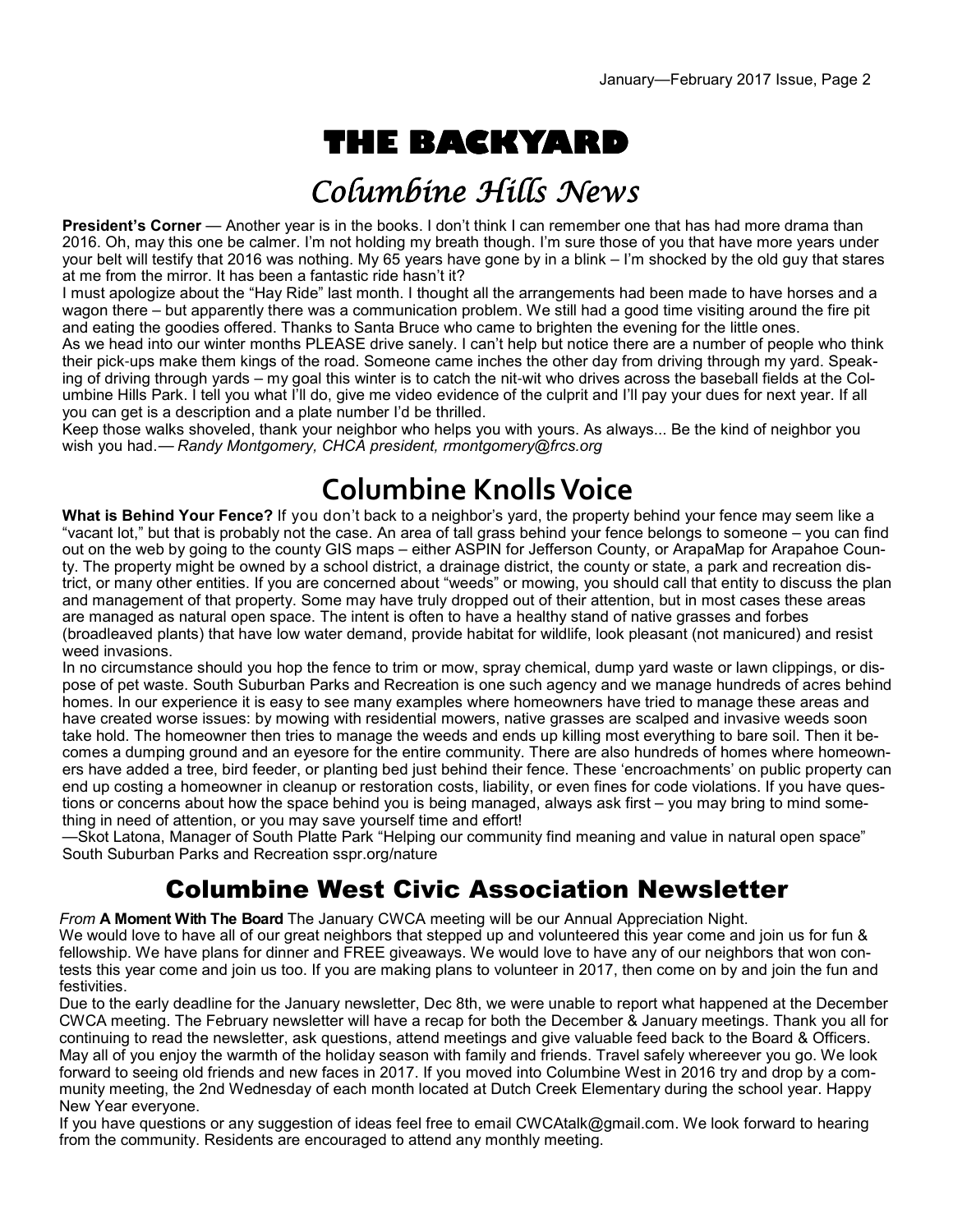### **Columbine Knolls South II REVIEW**

*From* **President's Corner** Happy New Year to everyone from the Columbine Knolls South II Board of Directors! We hope 2017 will be filled with new possibilities and good fortune. The CKSII Board of Directors and volunteer committees have been busy working on community projects throughout this past year. A few highlights include:

Continued enforcement of the CKSII HOA Covenants through the Association's property manager and attorney; Regular communication to community members through the monthly newsletter, The Review, CKSII NextDoor and our website at www.cksii.org; ACC Committee reviewed and approved over 60 requests for improvements within our community; Welcome committee visited over 25 new neighbors with welcome kits; Social Committee planned and implemented the Annual Holiday Hayride attended by over 250 neighbors and their families; Landscape Committee maintained the gardens at the CKSII Monuments at the entry way on Chatfield and Yukon; Advertising, signage and maps were provided for the Annual Community Garage Sale with a coordinated donation drop off in the Coronado parking lot and HOA large item pickup; Growing our CKSII NextDoor online network from approximately 120 homeowners to over 300 by the end of 2016. NextDoor provides the HOA an opportunity to communicate time sensitive information to the community and provides neighbors a way to network and share information to better our community; Managed the CKSII Membership Approved Budget. A big thanks to Bob and Stephanie Haborkorn for chairing the social committee this year and the following volunteers who will be helping to make the Annual Holiday Hayride event a HUGE success: Joseph Alcala, Jennifer Blake, Dean Fitches, Bob Pellegrini, Robert Sudar and Tom & Donna Tellschow. Additionally, we do not say thank you enough to Debbie Opperman, our Treasurer. Debbie has been serving our community as a volunteer for a number of years and works extremely hard as the Treasurer. Our HOA Treasurer plays a vital role for our community and we are so very thankful for all Debbie does. If you have any questions on covenants or concerns with neighbors who may be in violation of covenants please contact DARCO, our Property Management Company: 303- 925-0150 or Borch101@aol.com or myself at 303-842-2306 or jblake5280@gmail.com. Our property manager works hard to enforce covenant violations seen on the regular drive-throughs of the neighborhood, but if you have covenant concerns you're not sure have been addressed, please let us know. The CKSII Board of Directors is comprised of volunteers who give freely of their time to improve our community. There will be several openings on the Board in January. This could be your opportunity to make a difference right here in your community. Please consider serving on the CKSII Board of Directors or volunteering to participate on the Social, Landscape or Welcome Committees. You may be surprised how many great people you will meet! If you are interested, please feel free to contact me or any other Board member to discuss the opportunity. I look forward to seeing you at the Columbine Knolls South II Annual Meeting—*Jennifer Blake, President CKSII HOA*

# The Leawood Rapporter

*From* **Leawood Metropolitan Recreation and Park District Minutes December 14, 2016** The meeting was called to order at at 6:33 PM at Leawood Elementary School's Teacher's Lounge by President Kyle Sargent. Members present were: Directors Donna Snyder/ Treasurer, Debby Baker/Special Projects, Linda Smith/ Secretary VP, Jennifer Dawe and Dave Padilla, Parks Manager.

**Treasurer's Report –** The Treasurer's Report was presented by Donna. Invoices for the month include: doggie walk bags, United Site Services, Evergreen Newspaper for public notices for budget, Denver Water, Waste Management, Valles Construction for tree planting, Jefferson County Clerk and Recorder for fee for trailer, Xcel, postage, FICA. Linda moved the Treasurer's Report be received and bills paid, Jennifer seconded and the motion passed. Dave arrived and presented the additional invoices: snow removal, Dave's invoice and reimbursement to petty cash.

**Parks Manager Report –** Dave installed the bollard at the wooden bridge in Weaver Park. The Lesco unit trailer was used to water in Weaver Park and Raccoon Park due to the lack of moisture. Final fall clean-up was done by Weston, although the tree trimming debris is to be removed. Weston has had their chipper out of service, but expects to be in the park next week. Payment will not be made until all debris is removed. Doggie bag boxes were replenished as needed. Dave performed snow removal in all parks.

**Old Business –** Set mill levy and approve 2017 budget - Donna moved to resolve our mill levy to remain unchanged at 3.73 mills. Linda seconded and the motion passed unanimously. We received a correction to the assessed value from the county. The amount decreased slightly. Donna moved to adopt the 2017 Leawood Metropolitan Recreation and Park District budget as amended. Jennifer seconded and the motion passed unanimously.

**New Business –** Possible Goode property re-zone - The Park Board, via Kyle, was contacted by the potential buyer of the Goode property (W Leawood Dr. and S Sheridan Blvd.) about their plans to redevelop the property. The buyer indicated that no sale has been completed as of yet, but that they had begun the process of reviewing and discussing rezoning and other issues with the counties (the property sits in both Arapahoe and Jefferson counties). They would like to have a discussion with and provide information to as many interested parties as possible. The directors discussed that the District has an interest in the potential redevelopment as both the service provider (being the taxing district for the Jefferson County portion of the property) and as an adjacent land owner. In an effort to better understand the potential redevelopment plans and their impacts on the Park District, the board will look to have an initial presentation by the buyer in either January or February at a regularly scheduled meeting or at a special meeting, if appropriate. Kyle noted that the District has held similar presentation meetings in the past, per our authority and statutory responsibility, for other development, construction, or rehabilitation projects proposed within the District boundaries. Those meetings were focused